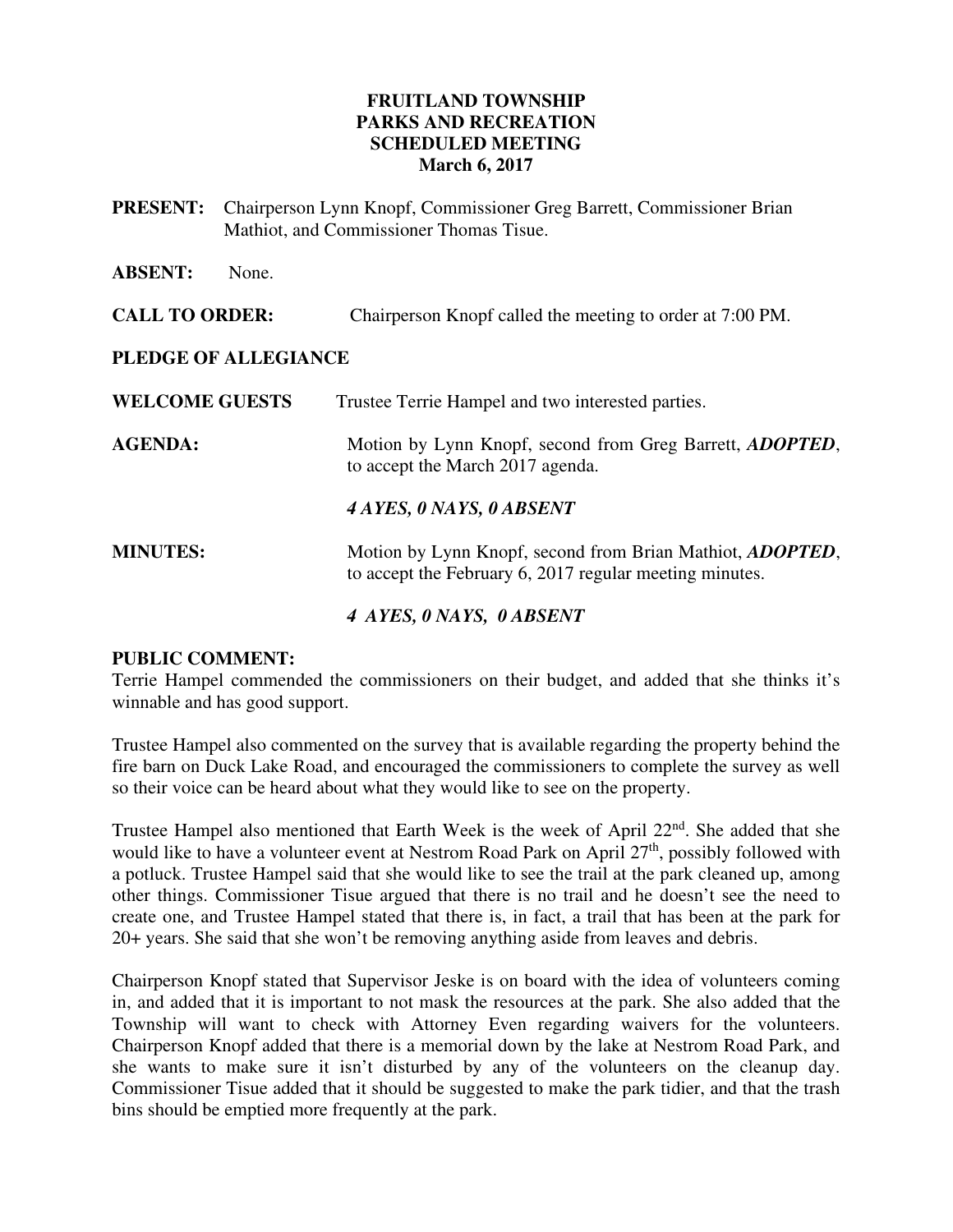Trustee Hampel mentioned that she jumped the gun with the Community Foundation, but that she wasn't giving up.

### **RECEIPTS:**

No receipts for February 2017.

### **DISBURSEMENTS:**

No disbursements for February 2017.

#### **OLD BUSINESS:**

#### **1. Patrick Bouman-Eagle Scout Projects**

Chairperson Knopf said that a few ideas for Patrick include helping with the disc golf course and fixing items at Nestrom Road Park. She asked Patrick what he would be interested in he said he is very interested in the disc golf course. Chairperson Knopf told Patrick that they commissioners would put together a list of ideas with more detail and decisions could be made after the budget is approved.

## **2. 2017-2018 Budget**

Chairperson Knopf first mentioned the cut from twelve meetings to nine meetings. She stated that she feels that nine meetings are very difficult with the timeline of requirements for the commission. Commissioner Mathiot added that he feels as if it puts the commission behind and asked if maybe they should decrease pay in order to keep twelve meetings. Chairperson Knopf said that the cut is not about money, but rather about time. The commissioners agreed to go back to the board to request only cutting one meeting.

Another item cut from the budget is a restroom for Marcus Park. Chairperson Knopf added that she's not sure of the reasoning behind cutting it from the budget, but that there has been many comments about not having restroom facilities at the park. Commissioner Tisue added that he wonders what the argument is for not approving it, and added that what it comes down to is a sanitation issue. The commissioners agreed to go back to the board with this request. Chairperson Knopf added that parking at Marcus Park has also been cut from the budget, and said that it hasn't been touched in eight years.

Commissioner Mathiot asked what the board is trying to arrive at in terms of the budget, and asked if there is a reason behind particular cuts. Chairperson Knopf responded that she's not sure how to answer the question because she's not sure she knows.

> Motion by Lynn Knopf, second from Greg Barrett, *ADOPTED*, to suspend the Roberts Rule of Order for discussion with Trustee Terrie Hampel.

# *4 AYES, 0 NAYS, 0 ABSENT*

Trustee Hampel suggested that there is a bit of an attitude amongst some of the Board of Trustees toward the Parks and Recreation Commission and the commission's goals. She added that she's been disgusted with the behavior of some members of the Board of Trustees, and that their behavior has not been a positive reflection of the last four years. Trustee Hampel added that she fully supports the Parks and Recreation Commission and that she agrees with the need for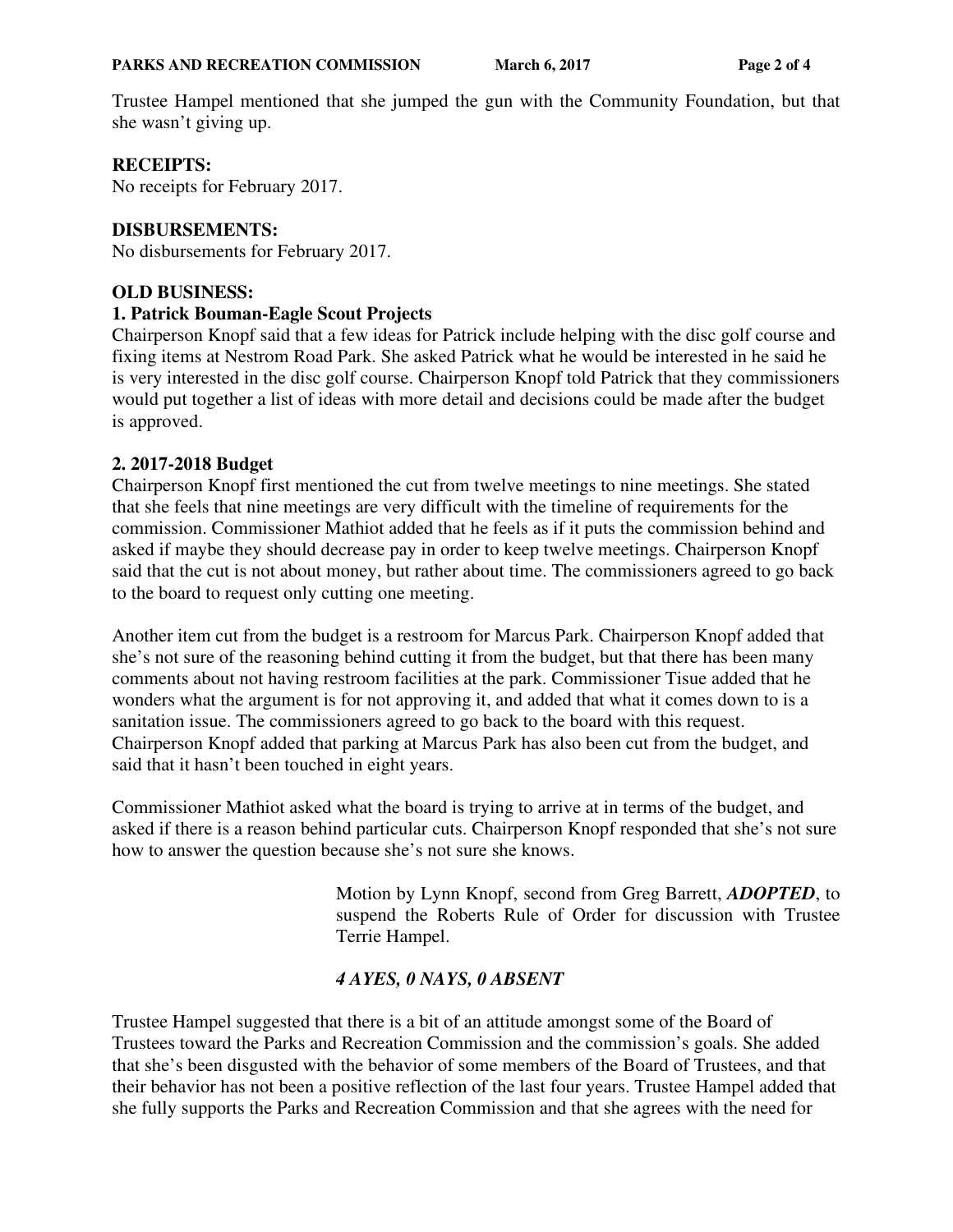twelve meetings. She also suggested that when the commissioners go back to the Board of Trustees with their new requests for the budget that they need to come across with confidence.

> Motion by Lynn Knopf, second from Brian Mathiot, *ADOPTED*, to follow Roberts Rule of Order and go back into meeting discussions.

# *4 AYES, 0 NAYS, 0 ABSENT*

The commissioners also discussed that they would like more specific definition of the repairs and maintenance category of the budget. Chairperson Knopf pointed out that for the painting of pickle ball lines on the tennis court; the original quote included painting the existing lines. She suggested taking that portion of the budget and moving it into a category for signs since they were also eliminated from the proposed budget. The commissioners agreed.

#### **3. Park Inspection Rotation**

The commissioners agreed to the following rotation:

April-Commissioner Barrett May-Chairperson Knopf June-Commissioner Mathiot July-Commissioner Barrett August-Chairperson Knopf September-Commissioner Tisue

#### **4. Website Update**

Chairperson Knopf mentioned that she would be meeting with Mary Mansfield regarding updates to the website. The commissioners agreed that adding pictures is a good idea.

#### **5. DNR Grants 2018**

The commissioners agreed that in order to move forward with the grant process, it needs to be determined what the goals and wants of the Board of Trustees are. They also agreed that they need to prioritize things and that they would like to apply for as many grants as possible.

#### **NEW BUSINESS:**

#### **1. Define Goals/Priorities and Strategizing Them**

The commissioners agreed, again, that they need to determine the goals and feelings of the Board of Trustees and what the end result and goal is for them with the budgeting process. They also agreed to discuss this topic at the May 2017 meetings so they are able to individually bring ideas to the table and so they can get through the budget process.

#### **2. Planning Assistance Parks and Recreation Availability**

Chairperson Knopf stated that she would like to look into memberships with organizations for assistance for the next fiscal year budget.

# **3. Meeting Schedule 2017-2018**

The board previously discussed presenting an eleven month schedule for the 2017-2018 fiscal year, with no meeting in September.